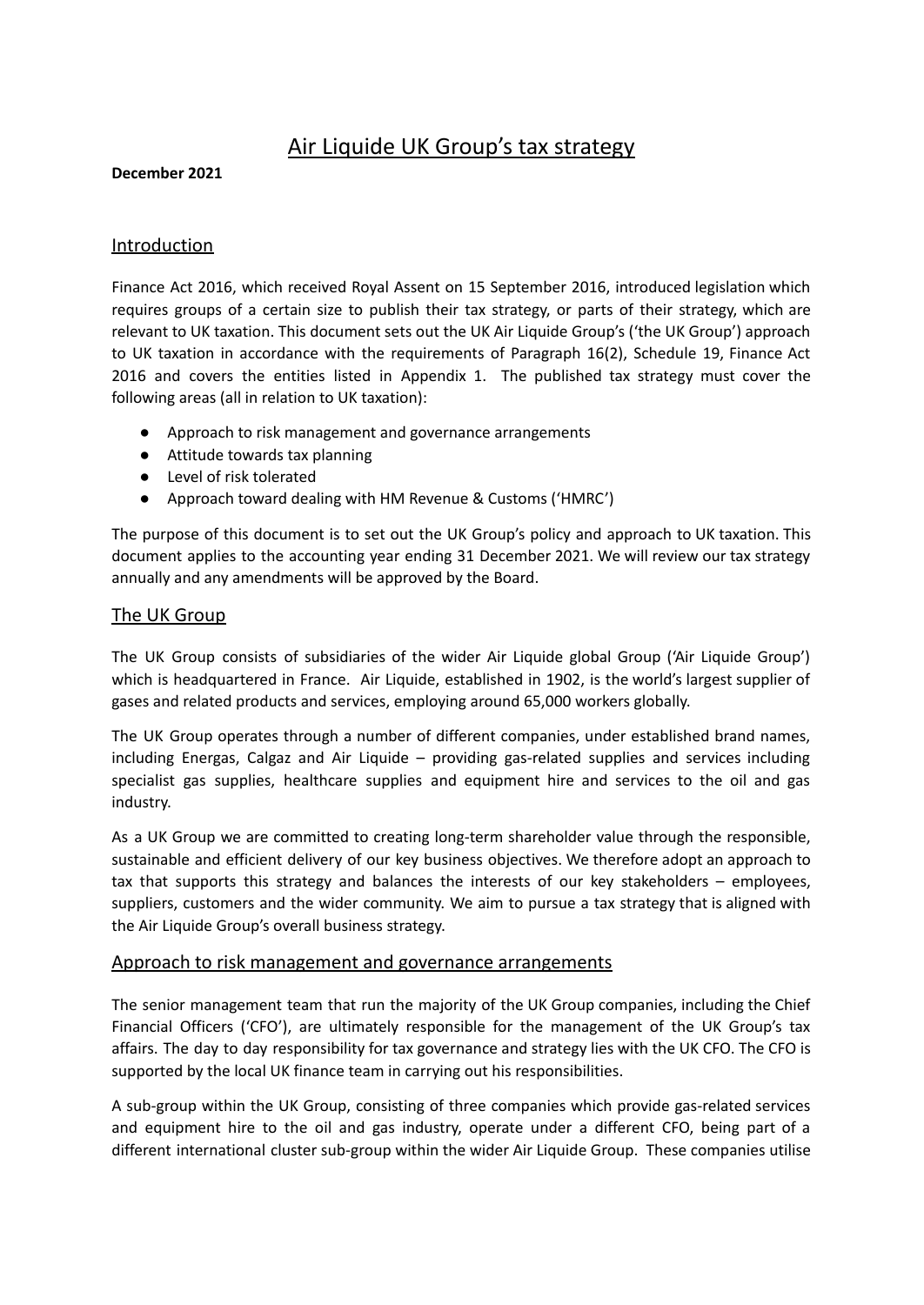the services of the same tax advisers as the rest of the UK Group in order to ensure consistency of approach in the UK Group's tax compliance.

Air Liquide's international board has little or no active involvement in the UK tax affairs of the UK Group, other than in relation to establishing transfer pricing policies for the Air Liquide Group as a whole. Occasionally, requests for information or guidance are sent out by the Board, but in practice there is little intervention from the parent company.

Tax risks are managed by various accounting procedures and controls, including segregation of duties within the team, strict authorisation procedures with different access levels applying to different systems. These controls ensure tax risks are appropriately identified and managed. The existing technical expertise and ongoing professional development of staff within the local finance team is also key in managing risks. The finance team is supported by external advisers when there is a perceived need for specialist guidance in respect of potentially complex or uncertain tax matters. All corporate tax compliance for the UK Group is managed by these advisers.

In the event that a tax risk is identified, it would first be addressed in the UK directly, often in liaison with external advisers. If a risk was identified that could not be resolved by the UK team, it would then be escalated to the Group for consideration. The Directors of the parent company, Air Liquide S.A., would ultimately have the final decision in any matter that had tax implications for the Air Liquide Group as a whole, but in any event would ensure that their decision did not result in any breach of local regulations or legislation.

#### Attitude to tax planning

The UK Group has a low appetite for risk in respect of taxation and seeks to minimise the risk of uncertainty or of disputes. The UK Group aims to comply with all relevant national laws, regulations and reporting requirements in the UK. We will seek to use tax incentives and reliefs where appropriate, however, it is not our policy to enter into any aggressive or abusive tax planning. Guidance is sought from external tax advisers regarding those acceptable tax savings and benefits that are available to the company.

#### Level of tax risk

There are no prescribed levels of tolerable tax risk in place. Tax risks may occasionally arise in the UK Group, however, as described above, the Air Liquide Group as a whole is tax risk-averse, and will work with the relevant tax authorities to identify and follow a fully compliant solution to any issues that may arise.

Stakeholders expect the activities of the Company to be carried out in accordance with national laws, including tax law, and do not exert any influence over the tax risks of the business.

#### Approach toward dealing with HMRC

The UK Group has only recently grown to a level of turnover whereby it should be allocated a Customer Relationship Manager by HMRC. As a result, to date the UK Group has had limited interaction with HMRC, however, we are committed to fostering a constructive and transparent relationship with the UK tax authorities. We seek to communicate openly and honestly to resolve any queries arising. In the occasional instance where minor issues do arise, we work constructively and proactively with HMRC with a view to achieving an early resolution. The UK Group's aim at all times is to act in accordance with all relevant laws and disclosure requirements as prescribed by UK tax law.